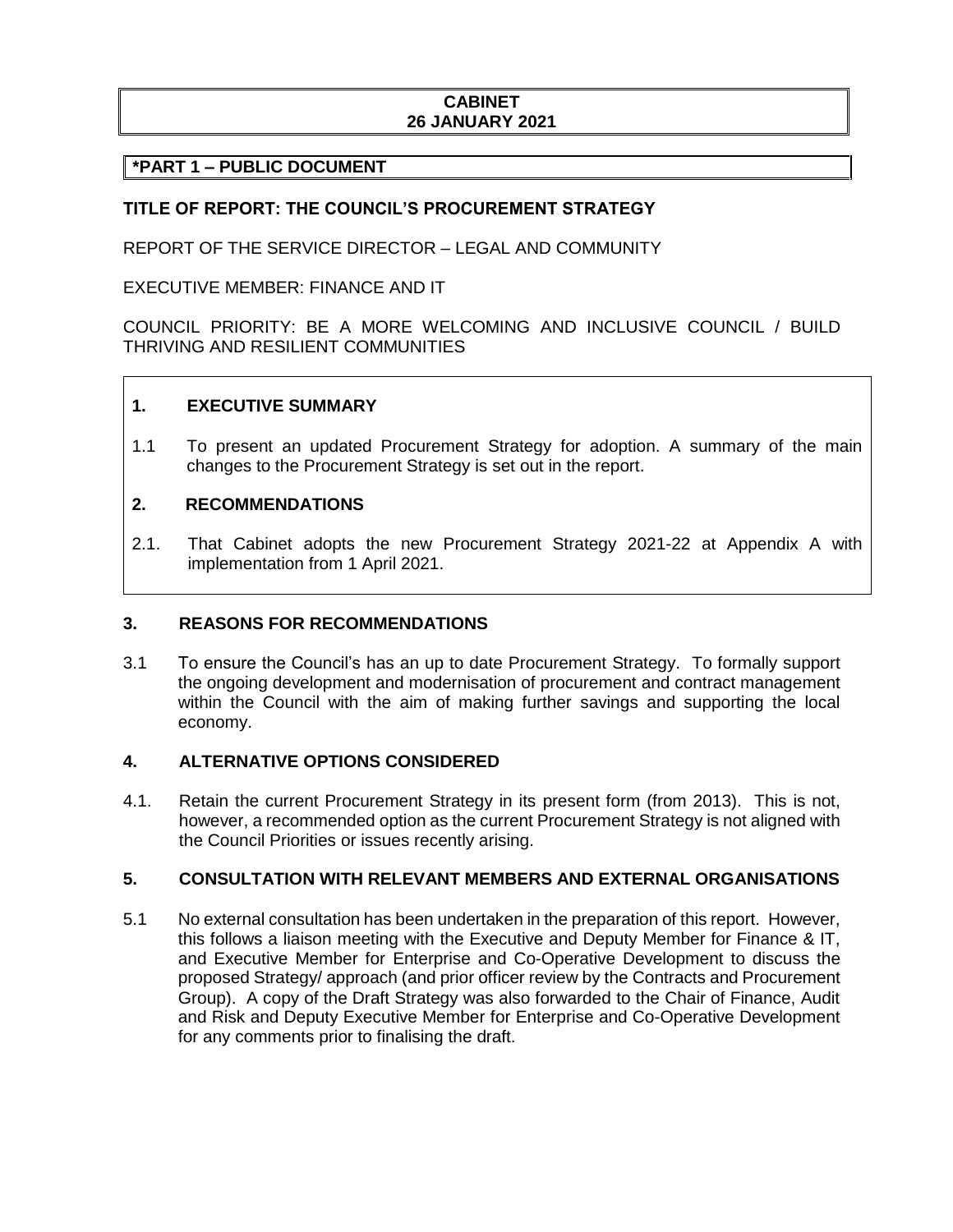## **6. FORWARD PLAN**

6.1 This report covers the Procurement Strategy which could be significant in terms of its effects on communities living or working in two or more wards. It has therefore been referred to on the Forward Plan from 12 November 2020.

## **7. BACKGROUND**

- 7.1 To conduct its business efficiently a local authority needs to ensure that it has sound Procurement procedures in place and that they are strictly adhered to. Part of this process is the establishment and maintenance of a Procurement Strategy for the authority.
- 7.2 The Procurement Strategy, alongside the Contract Procurement Rules and Government guidance, provide clarity about the procurement accountabilities of individuals - Cabinet Members, the Section 151 Officer (the Service Director: Resources), the Monitoring Officer, the Service Directors, the Contract Managers and officers.
- 7.3 The Procurement Strategy has been written to support the Council's priorities, the community it serves and contract managers in fulfilling their duties regarding procurement
- 7.4 The Procurement Strategy and Contract Procurement Rules form an integral part of the Council's framework. They help to ensure that we make procurement decisions in a consistent way across the Council. This supports us in our duties to ensure that we are transparent in all our actions and are clearly accountable for all the decisions we make. By ensuring that appropriate Regulations, Strategies and Rules are applied, the Council can be confident that economic, efficient and effective financial management supports the achievement of its priorities.

### **8. RELEVANT CONSIDERATIONS**

- 8.1 The main provisions of the Procurement Strategy are summarised below. As indicated in the foreword to the Strategy – this is being put forward at a time of uncertainty, continuing national pandemic and post EU transition adaptions and developments; it is therefore short-term to enable the Council to reflect current priorities, whilst acknowledging that this will have to be reviewed fairly shortly once implemented.
- 8.2 The key focus during this Strategy period will be

### **Leadership**

- Overview mechanism strengthened review and linking this to current priorities and budget requirements.
- Management and Control of Procurement Activity a proportionate approach to contract management with senior officers and contract management.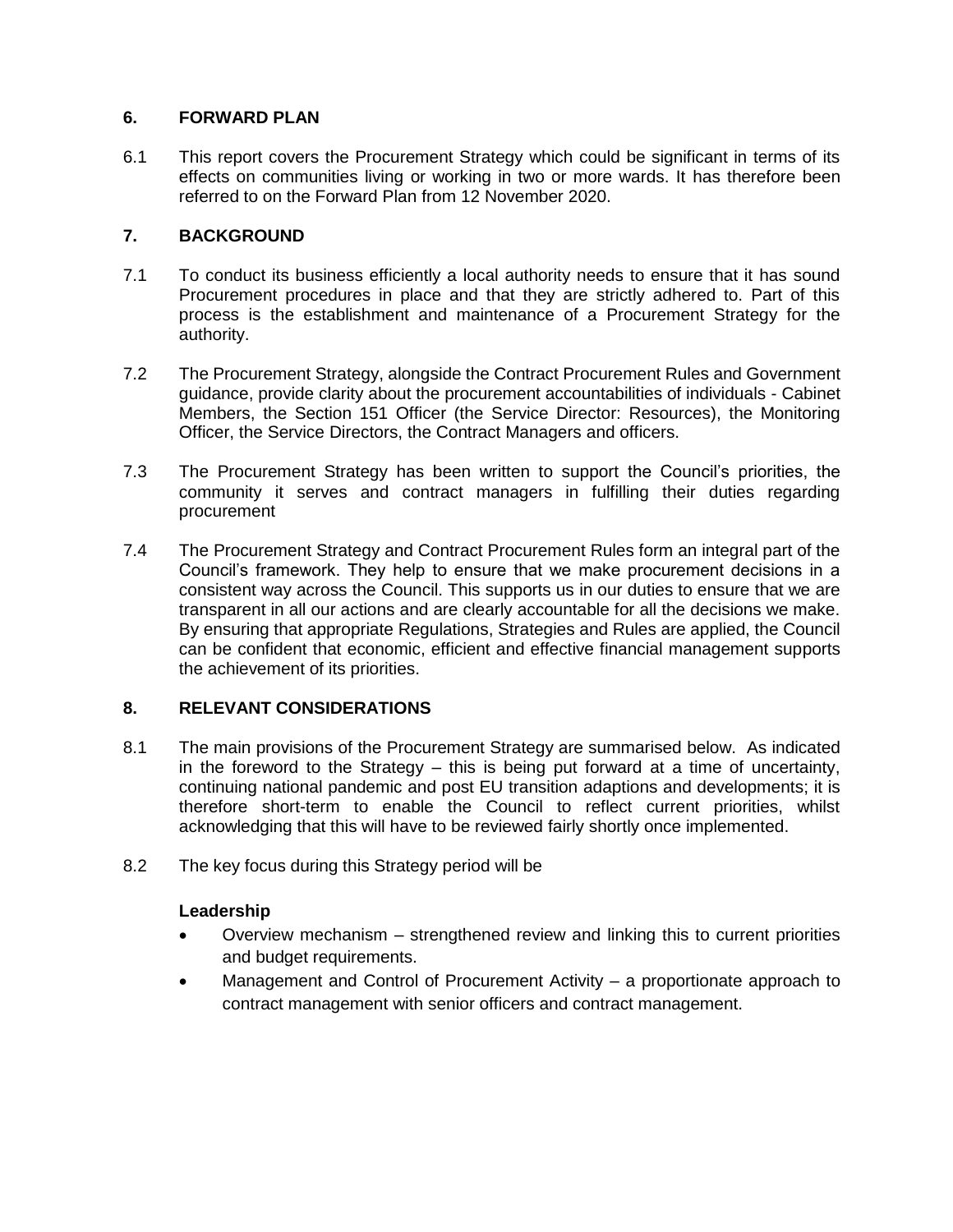# **Commercialism, Community and Social benefit**

Seeking to put a stronger focus on the following during procurement activities:

- Commercialism seeking supplier innovation and the best value during whole life contract cycles.
- Community wealth building encouragement of local SMEs, social enterprises and minority businesses to tender – by simplifying processes and (where legally possible) increasing the Go Local limit up to £100,000.
- Ethical procurement (such as seeking social value rewards to the community, real living wage payments to employees by suppliers, an ethical supply chain).
- Safeguarding to be promoted and monitored during the procurement process and life cycle.
- Carbon reduction/sustainability promotion.
- Equalities and Diversity ensuring that these are appropriately integrated in the procurement process.

# **Reacting to change**

- Recognising the impact of covid-19 pandemic & economic recovery particularly around SME/ Local Businesses – and keeping it local where possible.
- Brexit/ post EU Transition dealing with any changes that result from the UK-EU Trade and Cooperation Agreement and Green Paper/ White Paper and or legislation that arise.
- 8.3 Having considered this with relevant senior Members, the implementation period for the Strategy is as recommended from April 2021 as a lead in period for administrative and monitoring purposes. The Legal Commercial Team Manager and Procurement Officer shall however keep developments under review and aim to tie in national changes with the current review period. To the extent that it does not (namely following any delay in national legislation or implementation) then consideration will be given between senior Members and relevant officers to extend this Strategy for an appropriate period.

# **9. LEGAL IMPLICATIONS**

- 9.1 The Procurement Strategy takes account of, and is compliant with, current legal requirement under the Public Contracts Regulations 2015 as amended.
- 9.2 Cabinet's terms of reference include at 5.6.36 the power, by recommendation "to determine those procurement matters reserved to Cabinet by the Contract Procurement Rules."
- 9.3 As a result of changes in staffing within the Legal department, together with the impact of Covid-19 and the EU transition, it was accepted by Group Leaders as part of their Legal portfolio that the new Procurement Strategy would be a shorter affair in order to put into place some of the Council's aspirations for the District, as they relate to the Council's Plan as well as remain reactive to the changing environment. The UK-EU Trade and Cooperation Agreement (TCA) contains provisions relating to procurement and it remains to be seen how this and the Government's Green Paper proposals are carried forward during 2021.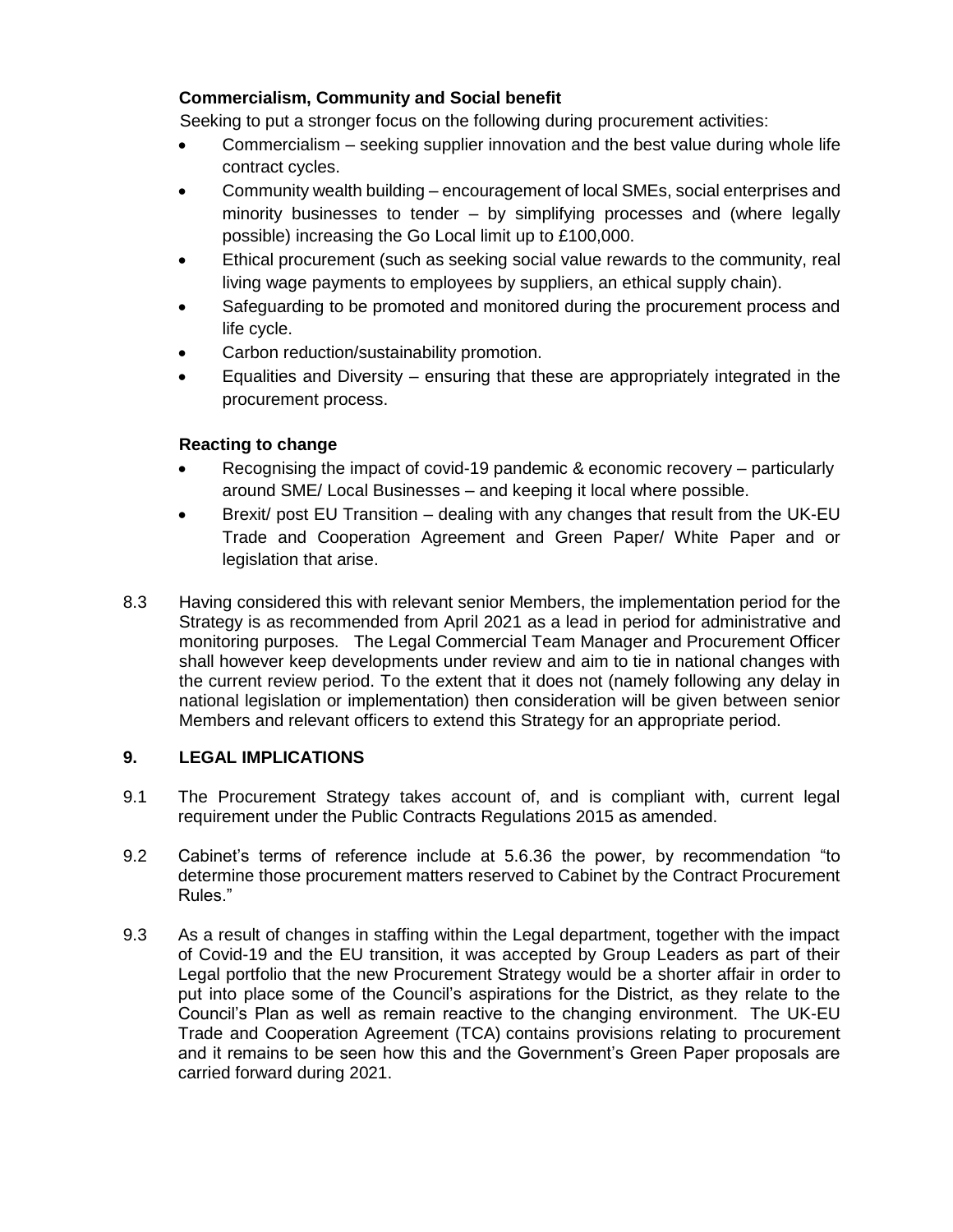## **10. FINANCIAL IMPLICATIONS**

10.1 There are no financial implications arising directly from the recommendation to adopt the new Procurement Strategy. Part of the intention of the Strategy is that it will facilitate the achievement of best value from Council contracts. There is a risk that some of the policy ambitions within the strategy (e.g. promoting a real living wage) could create short-term cost pressures.

### **11. RISK IMPLICATIONS**

11.1 There are no risk implications arising directly from the recommendation to adopt the new Procurement Strategy. An updated Procurement Strategy will support the alignment of procurement processes and Council priorities. This will help to reduce risk where previously they may have contradicted each other

## **12. EQUALITIES IMPLICATIONS**

- 12.1. In line with the Public Sector Equality Duty, public bodies must, in the exercise of their functions, give due regard to the need to eliminate discrimination, harassment, victimisation, to advance equality of opportunity and foster good relations between those who share a protected characteristic and those who do not.
- 12.2. The promotion of the real living wage throughout contracts may alleviate the financial strain of those at risk of poverty and those sole earners or lone parents and therefore advance the equality of opportunity in the working population.

### **13. SOCIAL VALUE IMPLICATIONS**

13.1. The Social Value Act and "go local" requirements do not apply to this report, albeit that the Strategy include the requirements with regards to these.

## **14. ENVIRONMENTAL IMPLICATIONS**

14.1*.* There are no known Environmental impacts or requirements that apply to this report, albeit that the Strategy include the requirements with regards to these.

### **15. HUMAN RESOURCE IMPLICATIONS**

15.1 There are no direct human resources implications arising from the report, although compliance with these regulations is a requirement of an employee's contract of employment.

## **16. APPENDICES**

16.1 Appendix A: Procurement Strategy 2021-22

### **17. CONTACT OFFICERS**

- 17.1 Jeanette Thompson, Service Director Legal and Community [Jeanette.thompson@north-herts.gov.uk;](mailto:Jeanette.thompson@north-herts.gov.uk) Ext. 4370
- 17.2 Isabelle Alajooz, Legal Commercial Team Manager [Isabelle.alajooz@north-herts.gov.uk;](mailto:Isabelle.alajooz@north-herts.gov.uk) Ext. 4346